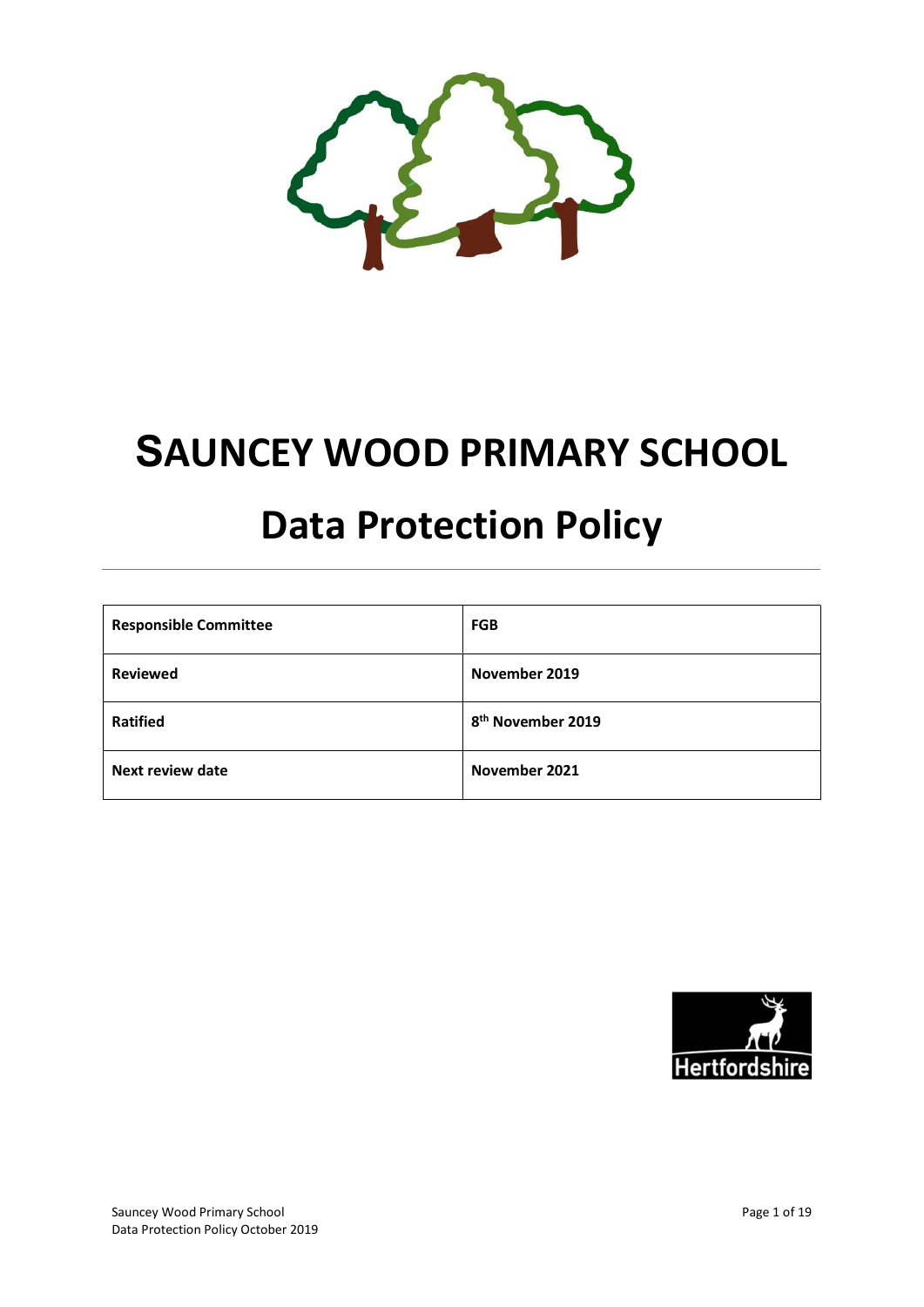# 1. Policy statement and objectives

- 1.1 The objectives of this Data Protection Policy are to ensure that Sauncey Wood (the "School") and its governors and employees are informed about, and comply with, their obligations under the General Data Protection Regulation ("the GDPR") and other data protection legislation.
- 1.2 The School is a Community school and is the Data Controller for all the Personal Data processed by the School.
- 1.3 Everyone has rights with regard to how their personal information is handled. During the course of our activities we will Process personal information about a number of different groups of people and we recognise that we need to treat it in an appropriate and lawful manner.
- 1.4 The type of information that we may be required to handle include details of job applicants, current, past and prospective employees, pupils, parents / carers and other members of pupils' families, governors, suppliers and other individuals that we communicate with. The information, which may be held on paper or on a computer or other media, is subject to certain legal safeguards specified in the GDPR and other legislation. The GDPR imposes restrictions on how we may use that information.
- 1.5 This policy does not form part of any employee's contract of employment and it may be amended at any time. Any breach of this policy by members of staff will be taken seriously and may result in disciplinary action and serious breaches may result in dismissal. Breach of the GDPR may expose the School to enforcement action by the Information Commissioner's Office (ICO), including the risk of fines. Furthermore, certain breaches of the Act can give rise to personal criminal liability for the School's employees. At the very least, a breach of the GDPR could damage our reputation and have serious consequences for the School and for our stakeholders.

# 2. Status of the policy

1.1 This policy has been approved by the Governing Body of the School. It sets out our rules on data protection and the legal conditions that must be satisfied in relation to the obtaining, handling, processing, storage, transportation and destruction of personal information.

#### 3. Data Protection Officer

- 3.1 The Data Protection Officer (the "DPO") is responsible for ensuring the School is compliant with the GDPR and with this policy. This post is held by Kam Johal, Data Protection Officer, who can be contacted on DPO@saunceywood.herts.sch.uk. Any questions or concerns about the operation of this policy should be referred in the first instance to the DPO.
- 3.2 At Sauncey Wood, the DPO is a Governor who will oversee the embedding of essential aspects of the GDPR into the School's culture, from ensuring the data protection principles are respected to preserving data subject rights, recording data processing activities and ensuring the security of processing.
- 3.3 The DPO should be involved, in a timely manner, in all issues relating to the protection of personal data. To do this, the GDPR requires that DPOs are provided with the necessary support and resources to enable the DPO to effectively carry out their tasks. Factors that should be considered include the following: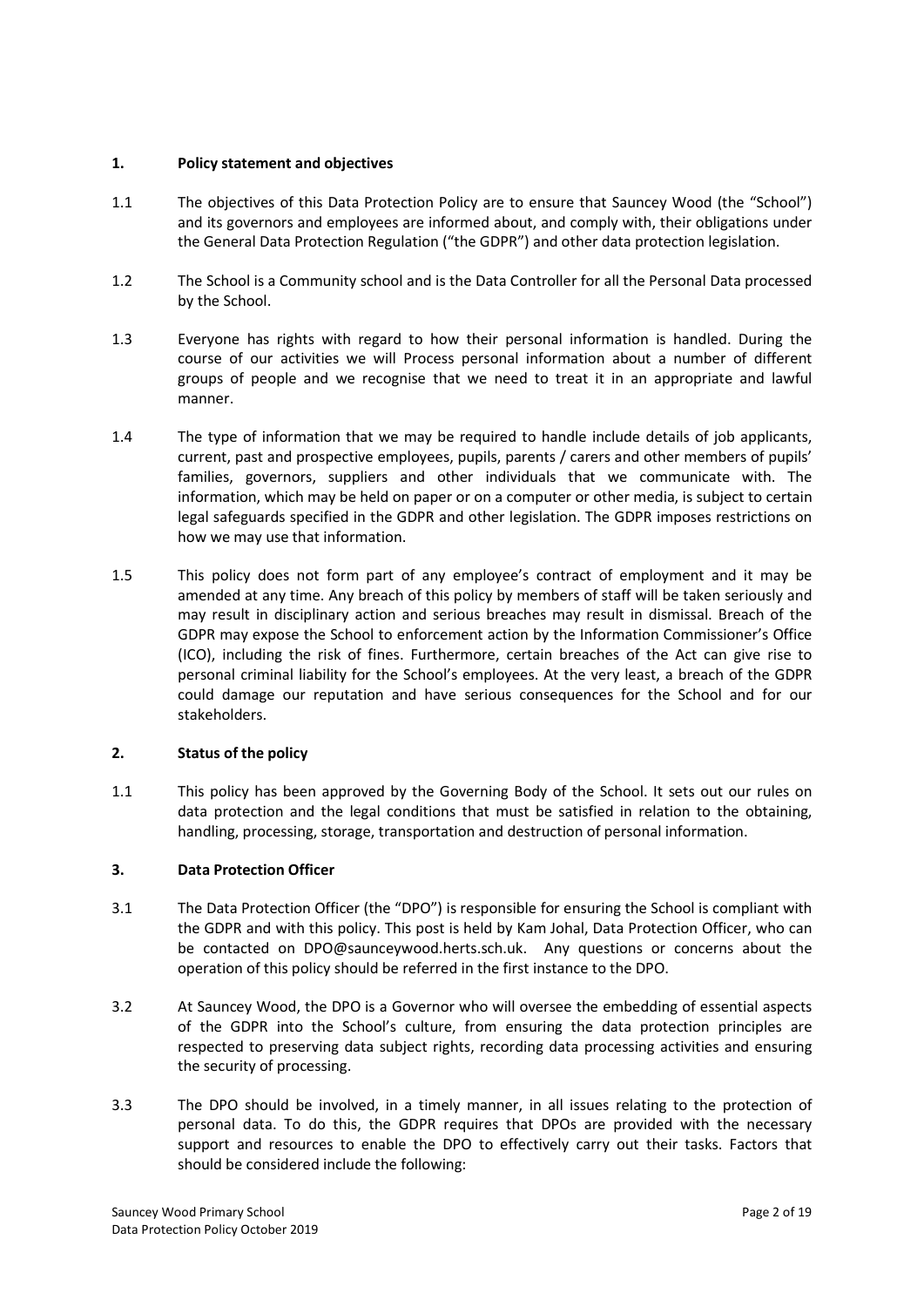- 3.3.1 senior management support;
- 3.3.2 time for DPOs to fulfil their duties;
- 3.3.3 adequate financial resources, infrastructure (premises, facilities and equipment) and staff where appropriate;
- 3.3.4 official communication of the designation of the DPO to make known existence and function within the organisation;
- 3.3.5 access to other services, such as HR, IT and security, who should provide support to the DPO;
- 3.3.6 continuous training so that DPOs can stay up to date with regard to data protection developments;
- 3.3.7 where a DPO team is deemed necessary, a clear infrastructure detailing roles and responsibilities of each team member;
- 3.3.8 whether the School should give the DPO access to external legal advice to advise the DPO on their responsibilities under this Data Protection Policy.
- 3.4 The DPO is responsible for ensuring that the School's Processing operations adequately safeguard Personal Data, in line with legal requirements. This means that the governance structure within the School must ensure the independence of the DPO.
- 3.5 The School will ensure that the DPO does not receive instructions in respect of the carrying out of their tasks, which means that the DPO must not be instructed how to deal with a matter, such as how to investigate a complaint or what result should be achieved. Further, the DPO should report directly to the highest management level, i.e. the Governing Body.
- 3.6 The requirement that the DPO reports directly to the Governing Body ensures that the School's governors are made aware of the pertinent data protection issues. In the event that the School decides to take a certain course of action despite the DPO's advice to the contrary, the DPO should be given the opportunity to make their dissenting opinion clear to the Governing Body and to any other decision makers.
- 3.7 A DPO appointed internally by the School is permitted to undertake other tasks and duties for the organisation, but these must not result in a conflict of interests with his or her role as DPO. It follows that any conflict of interests between the individual's role as DPO and other roles the individual may have within the organisation impinge on the DPO's ability to remain independent.
- 3.8 In order to avoid conflicts the DPO cannot hold another position within the organisation that involves determining the purposes and means of processing personal data. Senior management positions such as chief executive, chief financial officer, head of marketing, head of IT or head of human resources positions are likely to cause conflicts. Some other positions may involve determining the purposes and means of processing, which will rule them out as feasible roles for DPOs.
- 3.9 In the light of this and in the event that the School decides to appoint an internal DPO, the School will take the following action in order to avoid conflicts of interests:
	- 3.9.1 identify the positions incompatible with the function of DPO;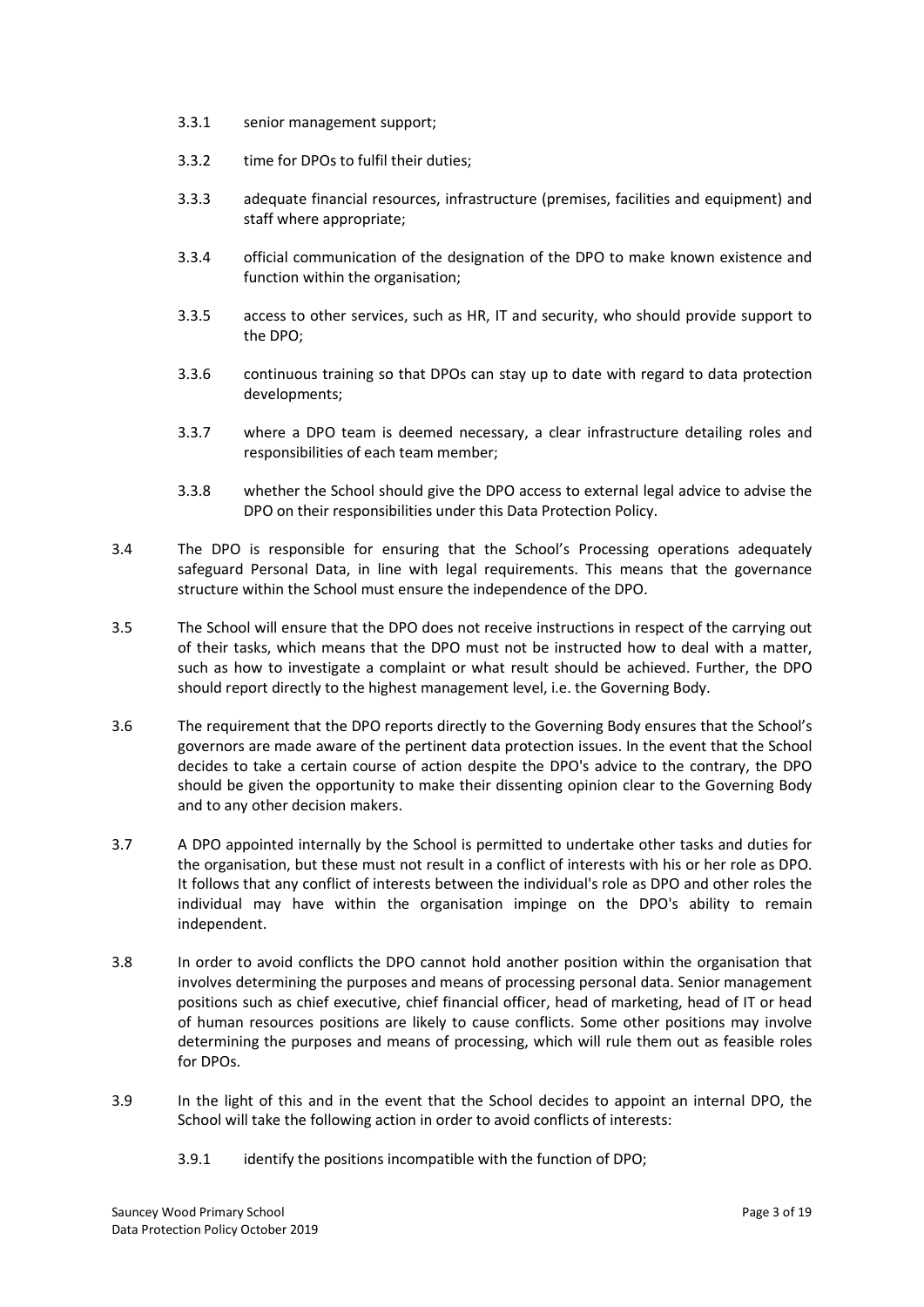- 3.9.2 draw up internal rules to this effect in order to avoid conflicts of interests which may include, for example, allocating some of the DPO's other duties to other members of staff, appointing a deputy DPO and / or obtaining advice from an external advisor if appropriate;
- 3.9.3 include a more general explanation of conflicts of interests; and
- 3.9.4 include safeguards in the internal rules of the organisation and ensure that the job specification for the position of DPO or the service contract is sufficiently precise and detailed to avoid conflicts of interest.
- 3.10 If you consider that the policy has not been followed in respect of Personal Data about yourself or others you should raise the matter with the DPO.

#### 4. Definition of terms

- 4.1 Biometric Data means Personal Data resulting from specific technical processing relating to the physical, physiological or behavioural characteristics of a natural person, which allow or confirm the unique identification of that natural person, such as facial images;
- 4.2 **Consent** of the Data Subject means any freely given, specific, informed and unambiguous indication of the Data Subject's wishes by which he or she, by a statement or by a clear affirmative action, signifies agreement to the processing of Personal Data relating to him or her;
- 4.3 **Data** is information which is stored electronically, on a computer, or in certain paper-based filing systems or other media such as CCTV;
- 4.4 **Data Subjects** for the purpose of this policy include all living individuals about whom we hold Personal Data. A Data Subject need not be a UK national or resident. All Data Subjects have legal rights in relation to their Personal Data.
- 4.5 Data Controllers means the natural or legal person, public authority, agency or other body which, alone or jointly with others, determines the purposes and means of the processing of Personal Data.
- 4.6 Data Users include employees, volunteers, governors whose work involves using Personal Data. Data Users have a duty to protect the information they handle by following our data protection and security policies at all times;
- 4.7 Data Processors means a natural or legal person, public authority, agency or other body which processes Personal Data on behalf of the Data Controller;
- 4.8 **Parent** has the meaning given in the Education Act 1996 and includes any person having parental responsibility or care of a child;
- 4.9 Personal Data means any information relating to an identified or identifiable natural person ('Data Subject'); an identifiable natural person is one who can be identified, directly or indirectly, in particular by reference to an identifier such as a name, an identification number, location data, an online identifier or to one or more factors specific to the physical, physiological, genetic, mental, economic, cultural or social identity of that natural person;
- 4.10 Personal Data Breach means a breach of security leading to the accidental or unlawful destruction, loss, alteration, unauthorised disclosure of, or access to, Personal Data transmitted, stored or otherwise processed;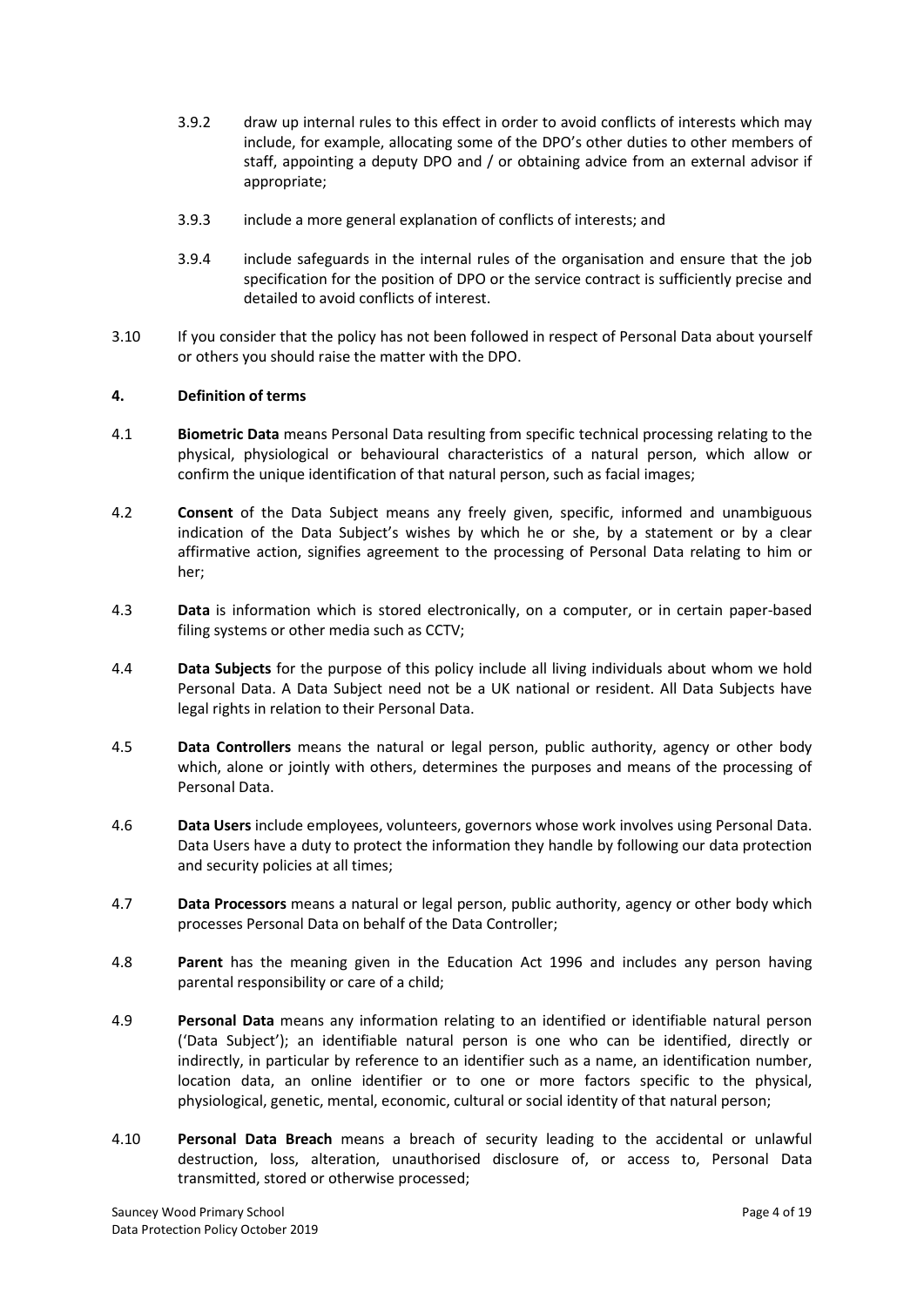- 4.11 Privacy by Design means implementing appropriate technical and organisational measures in an effective manner to ensure compliance with the GDPR;
- 4.12 Processing means any operation or set of operations which is performed on Personal Data or on sets of Personal Data, whether or not by automated means, such as collection, recording, organisation, structuring, storage, adaptation or alteration, retrieval, consultation, use, disclosure by transmission, dissemination or otherwise making available, alignment or combination, restriction, erasure or destruction;
- 4.13 Sensitive Personal Data means Personal Data revealing racial or ethnic origin, political opinions, religious or philosophical beliefs, or trade union membership, and the processing of genetic data, biometric data for the purpose of uniquely identifying a natural person, data concerning health or data concerning a natural person's sex life or sexual orientation.

# 5. Data protection principles

- 5.1 Anyone processing Personal Data must comply with the enforceable principles of good practice. These provide that Personal Data must be:
	- 5.1.1 processed lawfully, fairly and in a transparent manner in relation to individuals;
	- 5.1.2 collected for specified, explicit and legitimate purposes and not further processed in a manner that is incompatible with those purposes; further processing for archiving purposes in the public interest, scientific or historical research purposes or statistical purposes shall not be considered to be incompatible with the initial purposes;
	- 5.1.3 adequate, relevant and limited to what is necessary in relation to the purposes for which they are processed;
	- 5.1.4 accurate and, where necessary, kept up to date; every reasonable step must be taken to ensure that Personal Data that are inaccurate, having regard to the purposes for which they are processed, are erased or rectified without delay;
	- 5.1.5 kept in a form which permits identification of Data Subjects for no longer than is necessary for the purposes for which the Personal Data are processed; Personal Data may be stored for longer periods insofar as the Personal Data will be processed solely for archiving purposes in the public interest, scientific or historical research purposes or statistical purposes subject to implementation of the appropriate technical and organisational measures required by the GDPR in order to safeguard the rights and freedoms of individuals; and
	- 5.1.6 Processed in a manner that ensures appropriate security of the Personal Data, including protection against unauthorised or unlawful processing and against accidental loss, destruction or damage, using appropriate technical or organisational measures.
- 5.2 Processed lawfully, fairly and in a transparent manner
	- 5.2.1 The GDPR is intended not to prevent the processing of Personal Data, but to ensure that it is done fairly and without adversely affecting the rights of the Data Subject. The Data Subject must be told who the Data Controller is (in this case the School), who the Data Controller's representative is (in this case the DPO), the purpose for which the data is to be Processed by us, and the identities of anyone to whom the Data may be disclosed or transferred.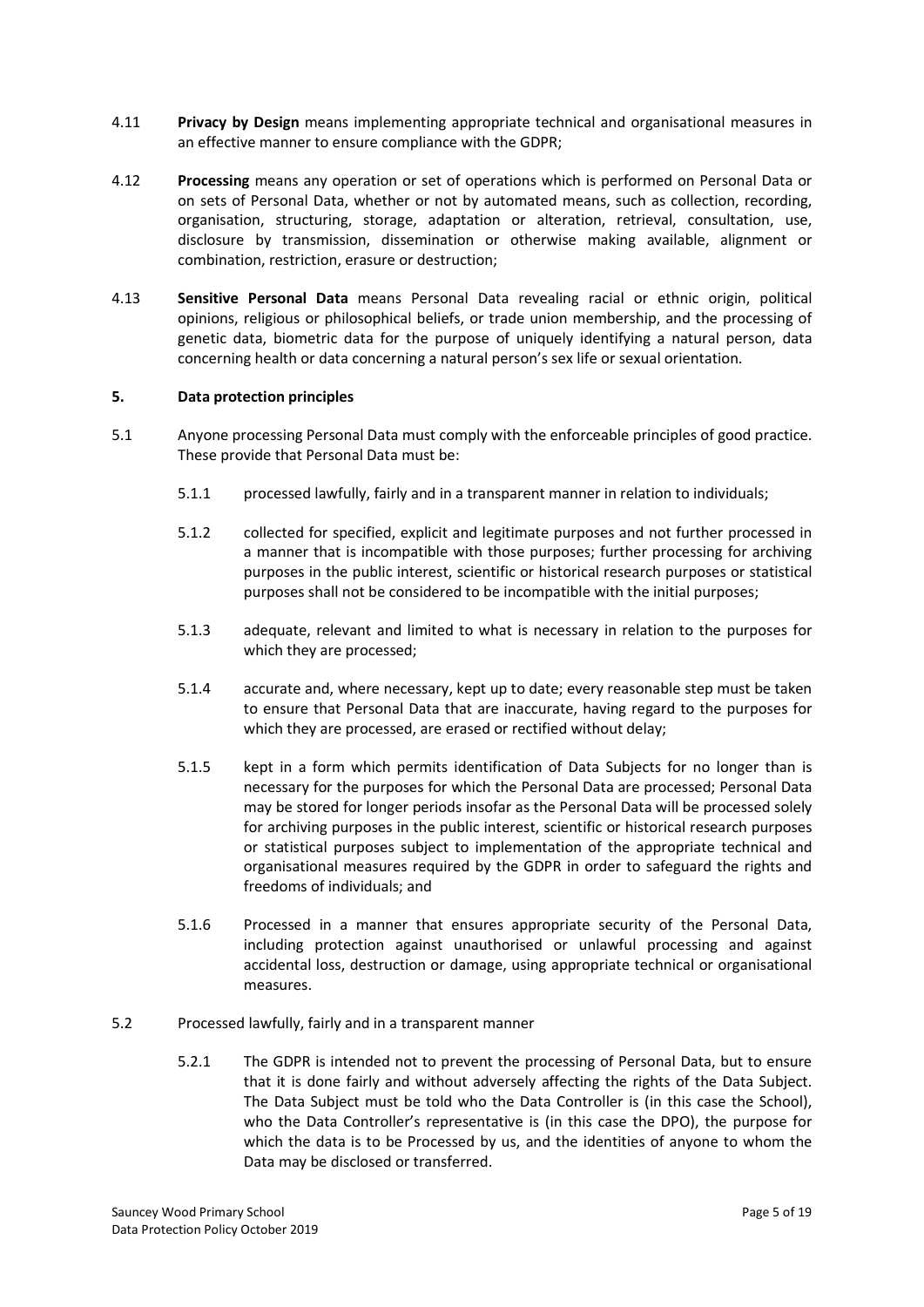- 5.2.2 For Personal Data to be processed lawfully, certain conditions have to be met. These may include:
	- 5.2.2.1 where we have the Consent of the Data Subject;
	- 5.2.2.2 where it is necessary for compliance with a legal obligation;
	- 5.2.2.3 where processing is necessary to protect the vital interests of the Data Subject or another person;
	- 5.2.2.4 where it is necessary for the performance of a task carried out in the public interest or in the exercise of official authority vested in the controller.
- 5.2.3 Personal data may only be processed for the specific purposes notified to the Data Subject when the data was first collected, or for any other purposes specifically permitted by the Act. This means that Personal Data must not be collected for one purpose and then used for another. If it becomes necessary to change the purpose for which the data is processed, the Data Subject must be informed of the new purpose before any processing occurs.
- 5.3 Sensitive Personal Data
	- 5.3.1 The School will be processing Sensitive Personal Data about our stakeholders. We recognise that the law states that this type of Data needs more protection. Therefore, Data Users must be more careful with the way in which we process Sensitive Personal Data.
	- 5.3.2 When Sensitive Personal Data is being processed, as well as establishing a lawful basis (as outlined in paragraph 5.1 above), a separate condition for processing it must be met. In most cases the relevant conditions are likely to be that:
		- 5.3.2.1 the Data Subject's explicit consent to the processing of such data has been obtained
		- 5.3.2.2 processing is necessary for reasons of substantial public interest, on the basis of Union or Member State law which shall be proportionate to the aim pursued, where we respect the essence of the right to data protection and provide for suitable and specific measures to safeguard the fundamental rights and the interests of the Data Subject;
		- 5.3.2.3 processing is necessary to protect the vital interests of the Data Subject or of another natural person where the Data Subject is physically or legally incapable of giving consent;
		- 5.3.2.4 processing is necessary for the purposes of carrying out the obligations and exercising specific rights of the Data Controller or of the Data Subject in the field of employment law in so far as it is authorised by Union or Member State law or a collective agreement pursuant to Member State law providing for appropriate safeguards for the fundamental rights and the interests of the Data Subject.
	- 5.3.3 The School recognises that in addition to Sensitive Personal Data, we are also likely to Process information about our stakeholders which is confidential in nature, for example, information about family circumstances, child protection or safeguarding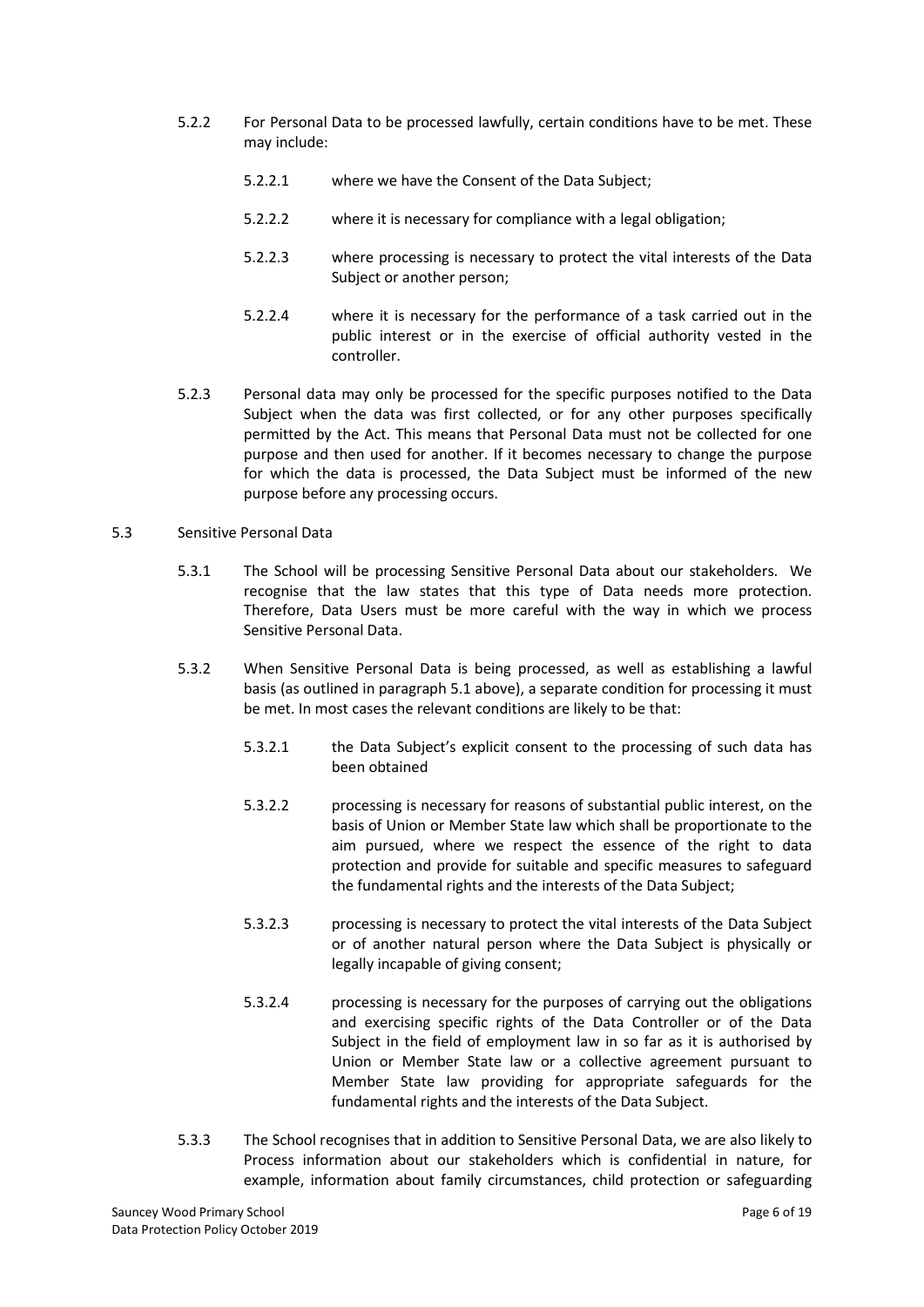issues. Appropriate safeguards must be implemented for such information, even if it does not meet the legal definition of Sensitive Personal Data.

- 5.4 Criminal convictions and offences
	- 5.4.1 There are separate safeguards in the GDPR for Personal Data relating to criminal convictions and offences.
	- 5.4.2 It is likely that the School will Process Data about criminal convictions or offences. This may be as a result of pre-vetting checks we are required to undertake on staff and governors or due to information which we may acquire during the course of their employment or appointment.
	- 5.4.3 In addition, from time to time we may acquire information about criminal convictions or offences involving pupils or Parents. This information is not routinely collected and is only likely to be processed by the School in specific circumstances, for example, if a child protection issue arises or if a parent / carer is involved in a criminal matter.
	- 5.4.4 Where appropriate, such information may be shared with external agencies such as the child protection team at the Local Authority, the Local Authority Designated Officer and / or the Police. Such information will only be processed to the extent that it is lawful to do so and appropriate measures will be taken to keep the data secure.

#### 5.5 Transparency

- 5.5.1 One of the key requirements of the GDPR relates to transparency. This means that the School must keep Data Subjects informed about how their Personal Data will be processed when it is collected.
- 5.5.2 One of the ways we provide this information to individuals is through a privacy notice which sets out important information what we do with their Personal Data. The School has developed privacy notices for the following categories of people:
	- 5.5.2.1 Pupils
	- 5.5.2.2 Parents
	- 5.5.2.3 Staff
	- 5.5.2.4 Governors
- 5.5.3 The School wishes to adopt a layered approach to keeping people informed about how we process their Personal Data. This means that the privacy notice is just one of the tools we will use to communicate this information. Employees are expected to use other appropriate and proportionate methods to tell individuals how their Personal Data is being processed if Personal Data is being processed in a way that is not envisaged by our privacy notices and / or at the point when individuals are asked to provide their Personal Data, for example, where Personal Data is collected about visitors to School premises or if we ask people to complete forms requiring them to provide their Personal Data.
- 5.5.4 We will ensure that privacy notices are concise, transparent, intelligible and easily accessible; written in clear and plain language, particularly if addressed to a child; and free of charge.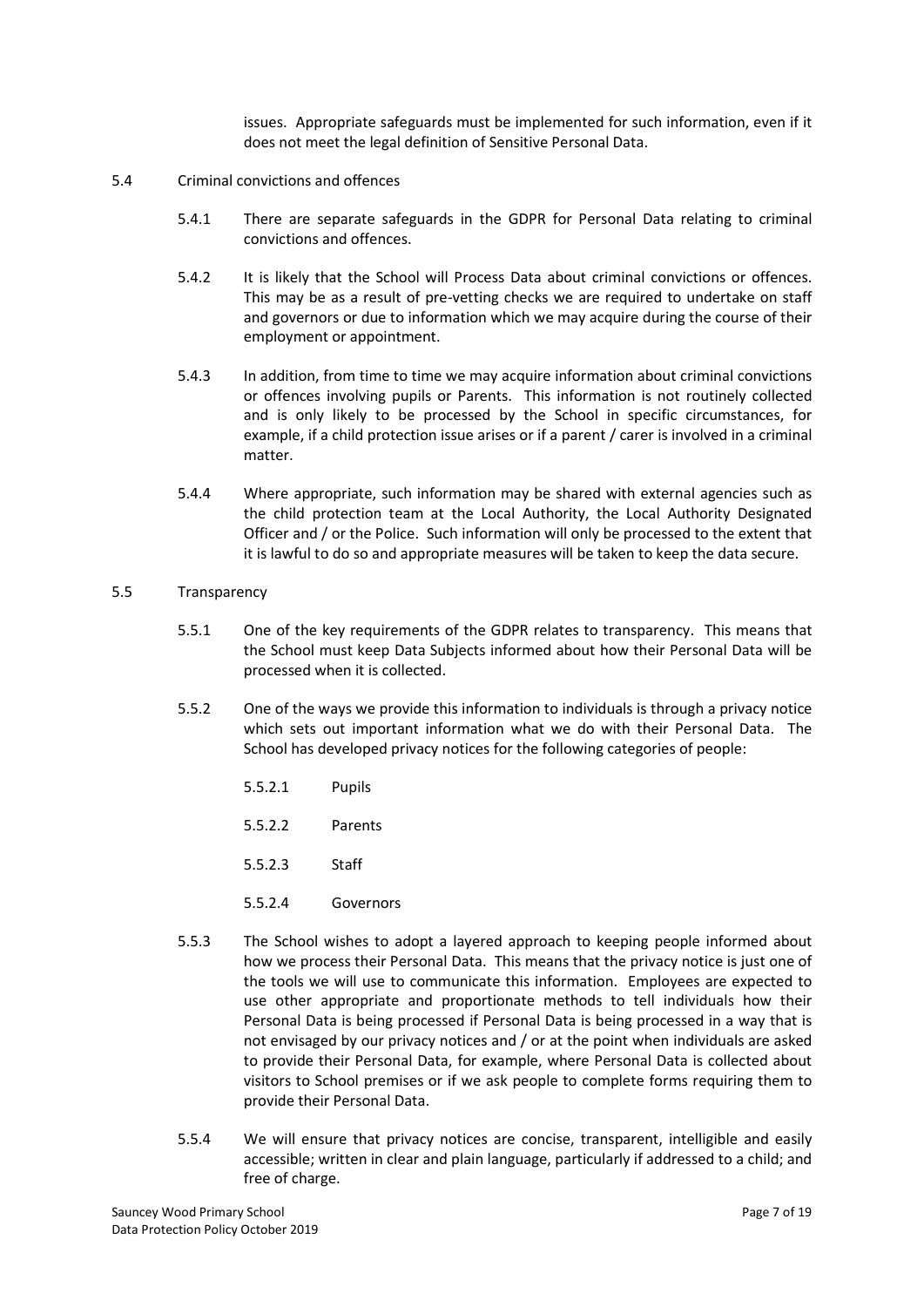#### 5.6 Consent

- 5.6.1 The School must only process Personal Data on the basis of one or more of the lawful bases set out in the GDPR, which include Consent. Consent is not the only lawful basis and there are likely to be many circumstances when we process Personal Data and our justification for doing so is based on a lawful basis other than Consent.
- 5.6.2 A Data Subject consents to Processing of their Personal Data if they indicate agreement clearly either by a statement or positive action to the Processing. Consent requires affirmative action so silence, pre-ticked boxes or inactivity are unlikely to be sufficient. If Consent is given in a document which deals with other matters, then the Consent must be kept separate from those other matters.
- 5.6.3 In the event that we are relying on Consent as a basis for Processing Personal Data about pupils, if a pupil is aged under 13, we will need to obtain Consent from the Parent(s). In the event that we require Consent for Processing Personal Data about pupils aged 13 or over, we will require the Consent of the pupil although, depending on the circumstances, the School should consider whether it is appropriate to inform Parents about this process. Consent is likely to be required if, for example, the School wishes to use a photo of a pupil on its website or on social media. Consent is also required before any pupils are signed up to online learning platforms. Such Consent must be from the Parent is the pupil is aged under 13. When relying on Consent, we will make sure that the child understands what they are consenting to, and we will not exploit any imbalance in power in the relationship between us.
- 5.6.4 Data Subjects must be easily able to withdraw Consent to Processing at any time and withdrawal must be promptly honoured. Consent may need to be refreshed if we intend to Process Personal Data for a different and incompatible purpose which was not disclosed when the Data Subject first consented.
- 5.6.5 Unless we can rely on another legal basis of Processing, Explicit Consent is usually required for Processing Sensitive Personal Data. Often we will be relying on another legal basis (and not require Explicit Consent) to Process most types of Sensitive Data.
- 5.6.6 Evidence and records of Consent must be maintained so that the School can demonstrate compliance with Consent requirements.

# 6. Specified, explicit and legitimate purposes

- 6.1 Personal data should only be collected to the extent that it is required for the specific purpose notified to the Data Subject, for example, in the Privacy Notice or at the point of collecting the Personal Data. Any data which is not necessary for that purpose should not be collected in the first place.
- 6.2 The School will be clear with Data Subjects about why their Personal Data is being collected and how it will be processed. We cannot use Personal Data for new, different or incompatible purposes from that disclosed when it was first obtained unless we have informed the Data Subject of the new purposes and they have consented where necessary.

# 7. Adequate, relevant and limited to what is necessary

7.1 The School will ensure that the Personal Data collected is adequate to enable us to perform our functions and that the information is relevant and limited to what is necessary.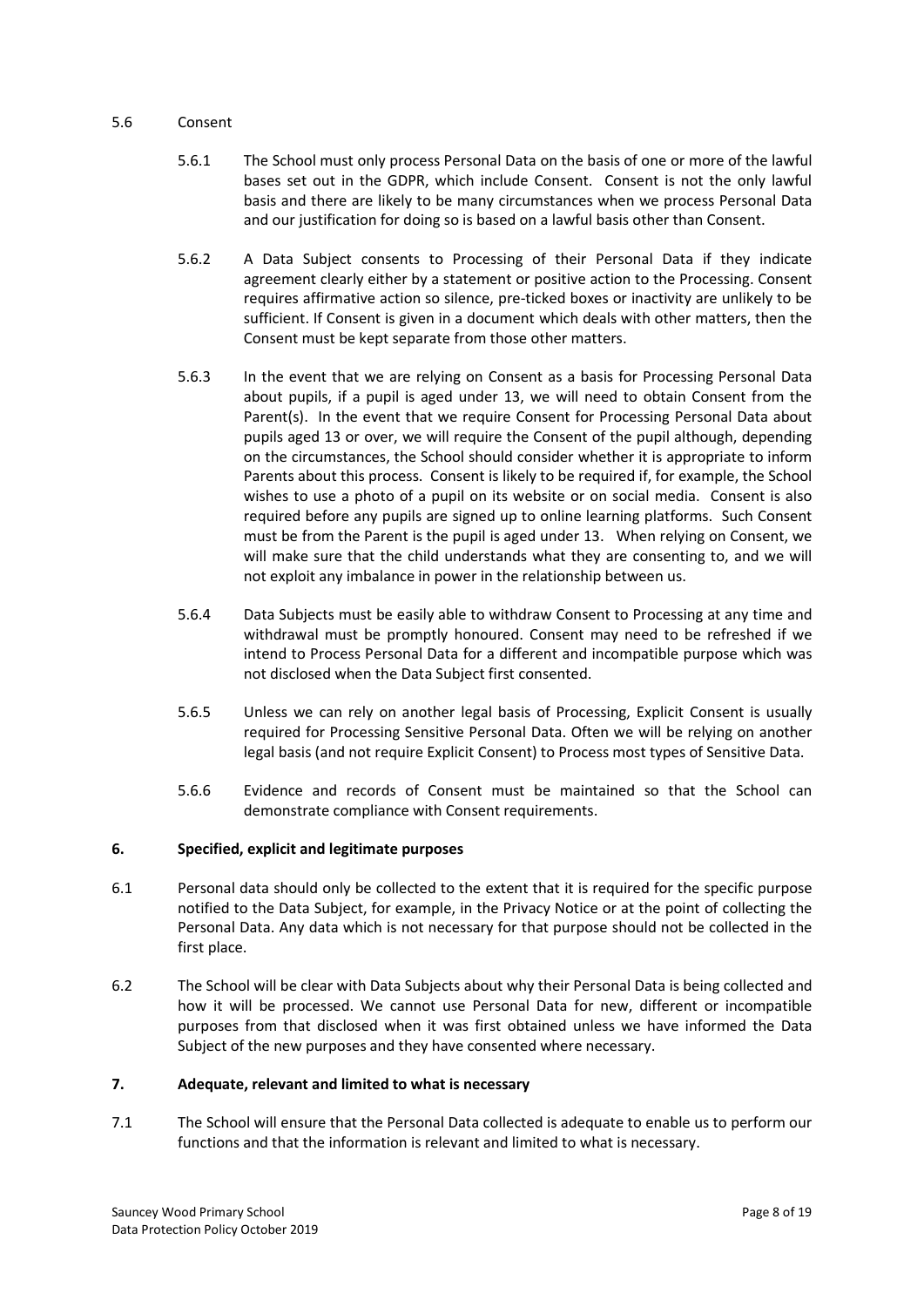- 7.2 In order to ensure compliance with this principle, the School will check records at appropriate intervals for missing, irrelevant or seemingly excessive information and may contact Data Subjects to verify certain items of data.
- 7.3 Employees must also give due consideration to any forms stakeholders are asked to complete and consider whether the all the information is required. We may only collect Personal Data that is needed to operate as a school functions and we should not collect excessive data. We should ensure that any Personal Data collected is adequate and relevant for the intended purposes.
- 7.4 The School will implement measures to ensure that Personal Data is processed on a 'Need to Know' basis. This means that the only members of staff or governors who need to know Personal Data about a Data Subject will be given access to it and no more information than is necessary for the relevant purpose will be shared. In practice, this means that the School may adopt a layered approach in some circumstances, for example, members of staff or governors may be given access to basic information about a pupil or employee if they need to know it for a particular purpose but other information about a Data Subject may be restricted to certain members of staff who need to know it, for example, where the information is Sensitive Personal Data, relates to criminal convictions or offences or is confidential in nature (for example, child protection or safeguarding records).
- 7.5 When Personal Data is no longer needed for specified purposes, it must be deleted or anonymised in accordance with the School's data retention guidelines.

# 8. Accurate and, where necessary, kept up to date

- 8.1 Personal data must be accurate and kept up to date. Information which is incorrect or misleading is not accurate and steps should therefore be taken to check the accuracy of any Personal Data at the point of collection and at regular intervals afterwards. Inaccurate or outof-date data should be destroyed.
- 8.2 If a Data Subject informs the School of a change of circumstances their records will be updated as soon as is practicable.
- 8.3 Where a Data Subject challenges the accuracy of their data, the School will immediately mark the record as potentially inaccurate, or 'challenged'. In the case of any dispute, we shall try to resolve the issue informally, but if this proves impossible, disputes will be referred to the Data Protection for their judgement. If the problem cannot be resolved at this stage, the Data Subject should refer their complaint to the Information Commissioner's Office. Until resolved the 'challenged' marker will remain and all disclosures of the affected information will contain both versions of the information.
- 8.4 Notwithstanding paragraph 8.3, a Data Subject continues to have rights under the GDPR and may refer a complaint to the Information Commissioner's Office regardless of whether the procedure set out in paragraph 8.3 has been followed.

# 9. Data to be kept for no longer than is necessary for the purposes for which the Personal Data are processed

- 9.1 Personal data should not be kept longer than is necessary for the purpose for which it is held. This means that data should be destroyed or erased from our systems when it is no longer required.
- 9.2 It is the duty of the DPO, after taking appropriate guidance for legal considerations, to ensure that obsolete data are properly erased. The School has a retention schedule for all data.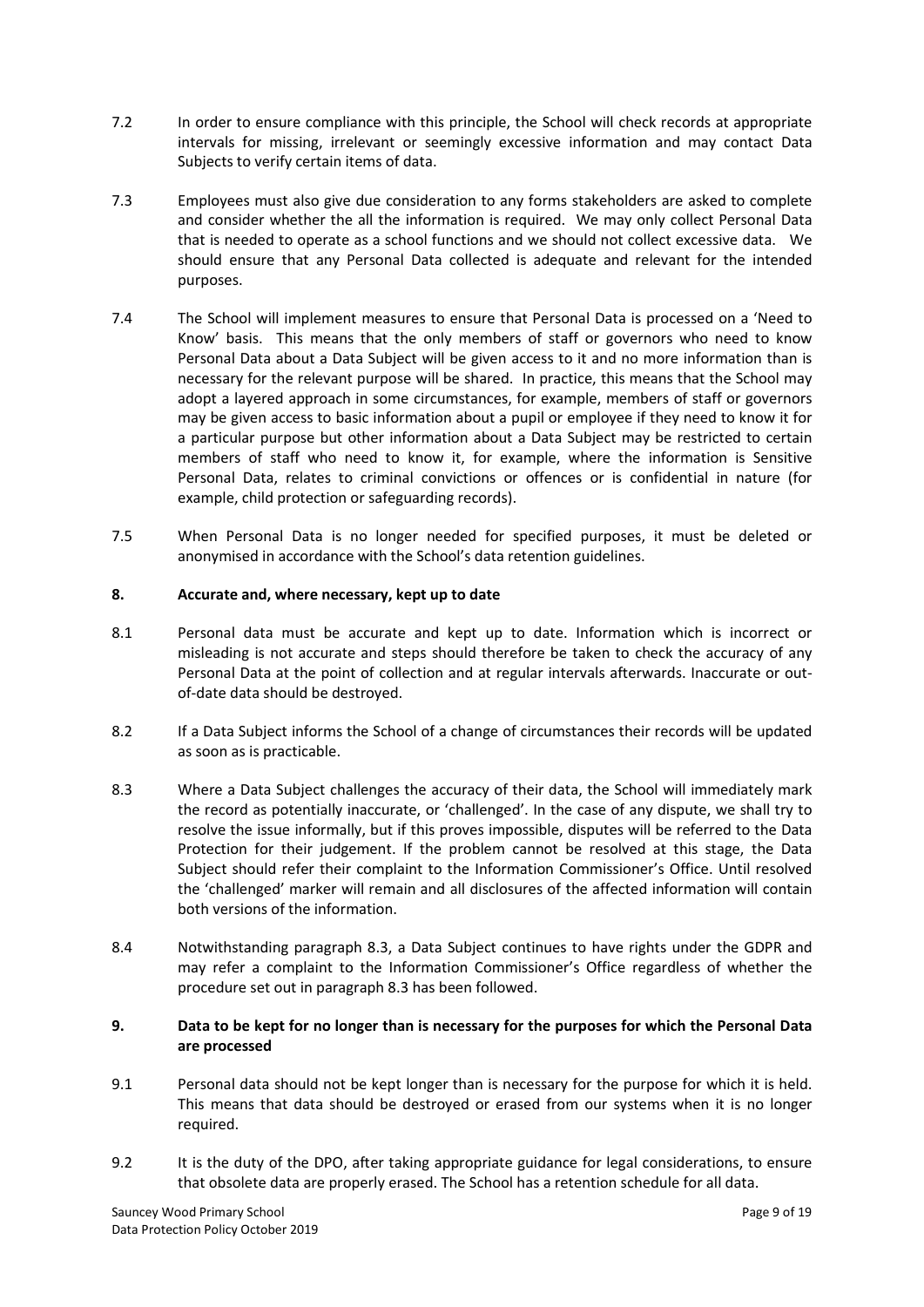#### 10. Data to be processed in a manner that ensures appropriate security of the Personal Data

- 10.1 The School has taken steps to ensure that appropriate security measures are taken against unlawful or unauthorised processing of Personal Data, and against the accidental loss of, or damage to, Personal Data. Data Subjects may apply to the courts for compensation if they have suffered damage from such a loss.
- 10.2 The GDPR requires us to put in place procedures and technologies to maintain the security of all Personal Data from the point of collection to the point of destruction.
- 10.3 We will develop, implement and maintain safeguards appropriate to our size, scope, our available resources, the amount of Personal Data that we own or maintain on behalf of others and identified risks (including use of encryption and Pseudonymisation where applicable). We will regularly evaluate and test the effectiveness of those safeguards to ensure security of our Processing of Personal Data.
- 10.4 Data Users are responsible for protecting the Personal Data we hold. Data Users must implement reasonable and appropriate security measures against unlawful or unauthorised Processing of Personal Data and against the accidental loss of, or damage to, Personal Data. Data Users must exercise particular care in protecting Sensitive Personal Data from loss and unauthorised access, use or disclosure.
- 10.5 Data Users must follow all procedures and technologies we put in place to maintain the security of all Personal Data from the point of collection to the point of destruction. Data Users must comply with all applicable aspects of our e-Safety, ICT Usage and Data Security Policy and not attempt to circumvent the administrative, physical and technical safeguards we implement and maintain in accordance with the GDPR and relevant standards to protect Personal Data.
- 10.6 Maintaining data security means guaranteeing the confidentiality, integrity and availability of the Personal Data, defined as follows:
	- 10.6.1 Confidentiality means that only people who are authorised to use the data can access it.
	- 10.6.2 Integrity means that Personal Data should be accurate and suitable for the purpose for which it is processed.
	- 10.6.3 Availability means that authorised users should be able to access the data if they need it for authorised purposes.
- 10.7 It is the responsibility of all members of staff and governors to work together to ensure that the Personal Data we hold is kept secure. We rely on our colleagues to identify and report any practices that do not meet these standards so that we can take steps to address any weaknesses in our systems. Anyone who has any comments or concerns about security should notify the Headteacher or the DPO.
- 10.8 Please see our Data Security Policy for details for the arrangements in place to keep Personal Data secure:<sup>1</sup>

<sup>&</sup>lt;sup>1</sup>It is imperative that schools / trusts have a robust data security policy in place which sets out in detail the steps that you take to keep data secure. This will need to cover all aspects of data security in your organisation including, but not limited to, infrastructure security, user account management procedures, leavers and terminations, training, telephone security, email security, printing, internet, social media, blocked sits, use of cloud technologies, fax security, spam and risks from viruses, removable media, teleworking / homeworking environment, mobile devices, laptops, wireless internet, disposals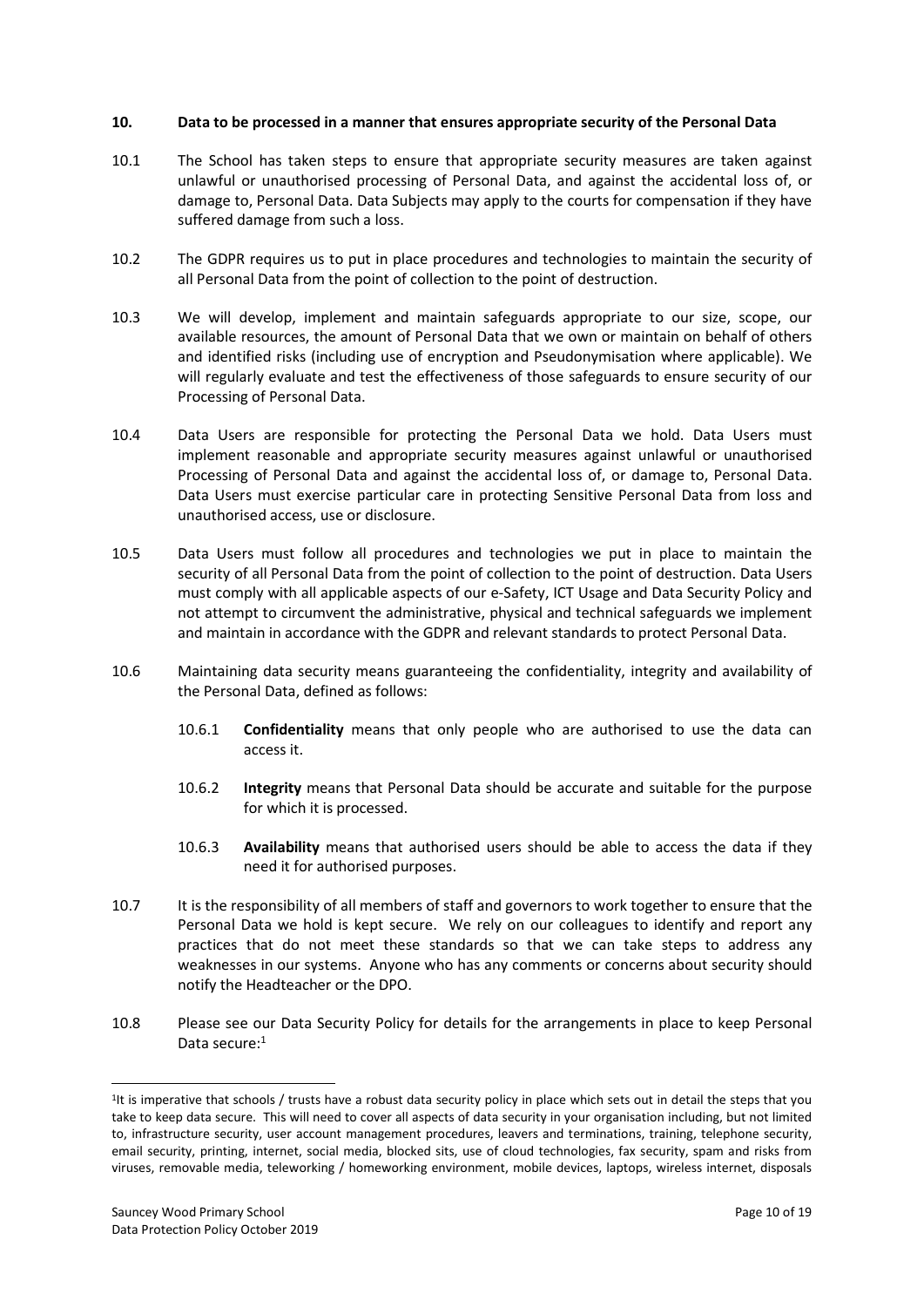#### 10.9 Governors

- 10.9.1 Governors are likely to process Personal Data when they are performing their duties, for example, if they are dealing with employee issues, pupil exclusions or parent complaints. Governors should be made aware of the School's data protection processes as part of their induction and should be informed about their responsibilities to keep Personal Data secure. This includes:
	- 10.9.1.1 Ensure that Personal Data which comes into their possession as a result of their School duties is kept secure from third parties, including family members and friends;
	- 10.9.1.2 Ensure they are provided with a copy of the School's Data Security Policy.
	- 10.9.1.3 Using a School email account for any School-related communications;
	- 10.9.1.4 Ensuring that any School-related communications or information stored or saved on an electronic device or computer is password protected and encrypted;
	- 10.9.1.5 Taking appropriate measures to keep Personal Data secure, which includes ensuring that hard copy documents are securely locked away so that they cannot be access by third parties.
- 10.9.2 Governors will be asked to read and sign an Acceptable Use Agreement.

#### 11. Processing in line with Data Subjects' rights

- 11.1 Data Subjects have rights when it comes to how we handle their Personal Data. These include rights to:
	- 11.1.1 withdraw Consent to Processing at any time;
	- 11.1.2 receive certain information about the Data Controller's Processing activities;
	- 11.1.3 request access to their Personal Data that we hold;
	- 11.1.4 prevent our use of their Personal Data for direct marketing purposes;
	- 11.1.5 ask us to erase Personal Data if it is no longer necessary in relation to the purposes for which it was collected or Processed or to rectify inaccurate data or to complete incomplete data;
	- 11.1.6 restrict Processing in specific circumstances;
	- 11.1.7 challenge Processing which has been justified on the basis of our legitimate interests or in the public interest;
	- 11.1.8 request a copy of an agreement under which Personal Data is transferred outside of the EEA;

of PCs / servers, lost devices, access control to secure areas, data transfer, access to physical files and all other equipment, personal devices and email accounts, CCTV, use of firewall, patch management and hardware changes, offsite storage.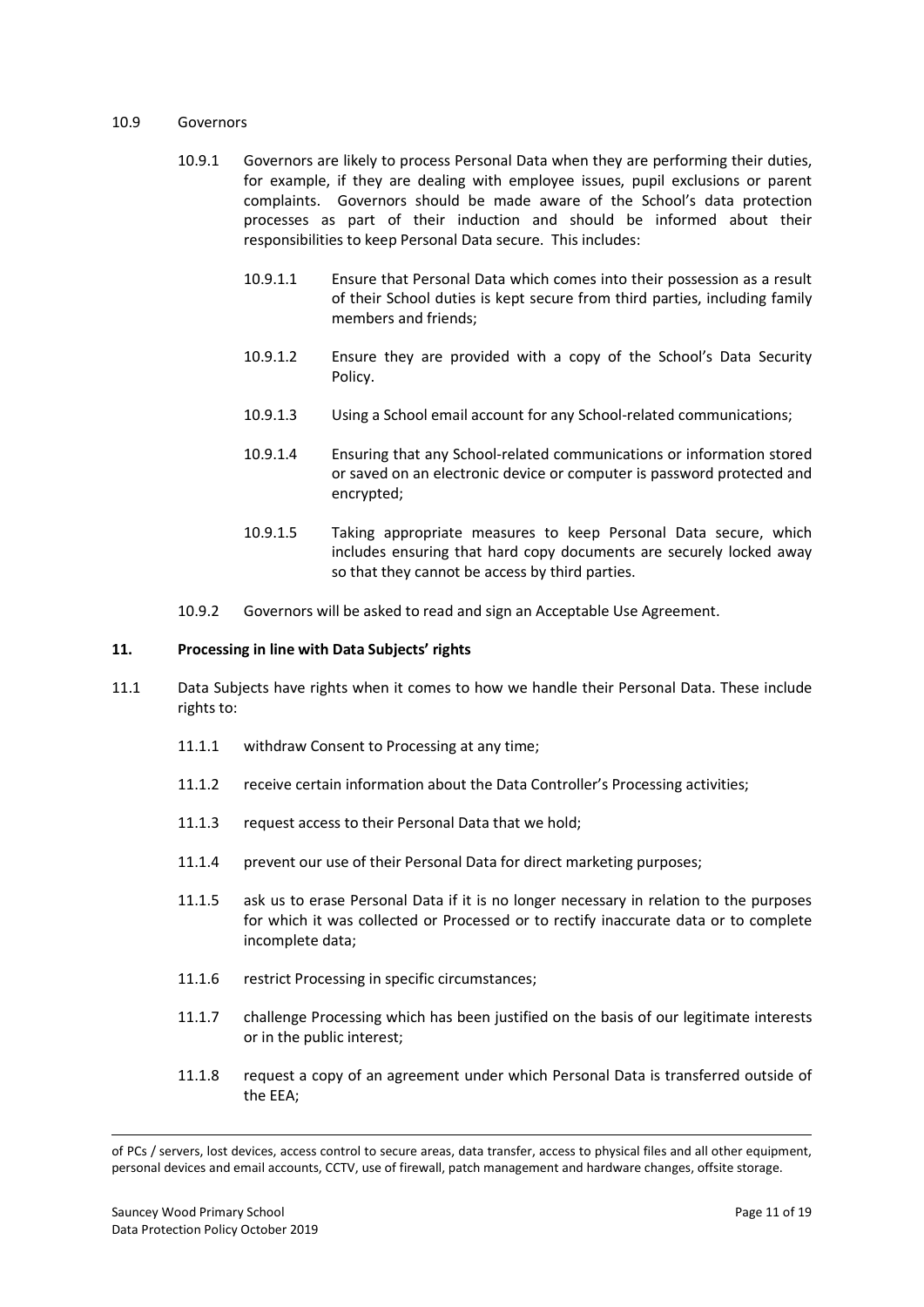- 11.1.9 object to decisions based solely on Automated Processing, including profiling (Automated Decision Making);
- 11.1.10 prevent Processing that is likely to cause damage or distress to the Data Subject or anyone else;
- 11.1.11 be notified of a Personal Data Breach which is likely to result in high risk to their rights and freedoms;
- 11.1.12 make a complaint to the supervisory authority (the ICO); and
- 11.1.13 in limited circumstances, receive or ask for their Personal Data to be transferred to a third party in a structured, commonly used and machine readable format.
- 11.2 We are required to verify the identity of an individual requesting data under any of the rights listed above. Members of staff should not allow third parties to persuade them into disclosing Personal Data without proper authorisation.

#### 12. Dealing with subject access requests

- 12.1 The GDPR extends to all Data Subjects a right of access to their own Personal Data. A formal request from a Data Subject for information that we hold about them must be made in writing. The School can invite a Data Subject to complete a form but we may not insist that they do so.
- 12.2 It is important that all members of staff are able to recognise that a written request made by a person for their own information is likely to be a valid Subject Access Request, even if the Data Subject does not specifically use this phrase in their request or refer to the GDPR. In some cases, a Data Subject may mistakenly refer to the "Freedom of Information Act" but this should not prevent the School from responding to the request as being made under the GDPR, if appropriate. Some requests may contain a combination of a Subject Access Request for Personal Data under the GDPR and a request for information under the Freedom of Information Act 2000 ("FOIA"). Requests for information under the FOIA must be dealt with promptly and in any event within 20 school days.
- 12.3 Any member of staff who receives a written request of this nature must immediately forward it to the DPO as the statutory time limit for responding is one calendar month. Under the Data Protection Act 1998 (DPA 1998), Data Controllers previously had 40 calendar days to respond to a request.
- 12.4 As the time for responding to a request does not stop during the periods when the School is closed for the holidays, we will attempt to mitigate any impact this may have on the rights of data subjects to request access to their data by implementing the following measures: dpo email account to be checked weekly during the school holidays.
- 12.5 A fee may no longer be charged to the individual for provision of this information (previously a fee of £10 could be charged under the DPA 1998).
- 12.6 The School may ask the Data Subject for reasonable identification so that they can satisfy themselves about the person's identity before disclosing the information.
- 12.7 In order to ensure that people receive only information about themselves it is essential that a formal system of requests is in place.
- 12.8 Requests from pupils who are considered mature enough to understand their rights under the GDPR will be processed as a subject access request as outlined below and the data will be given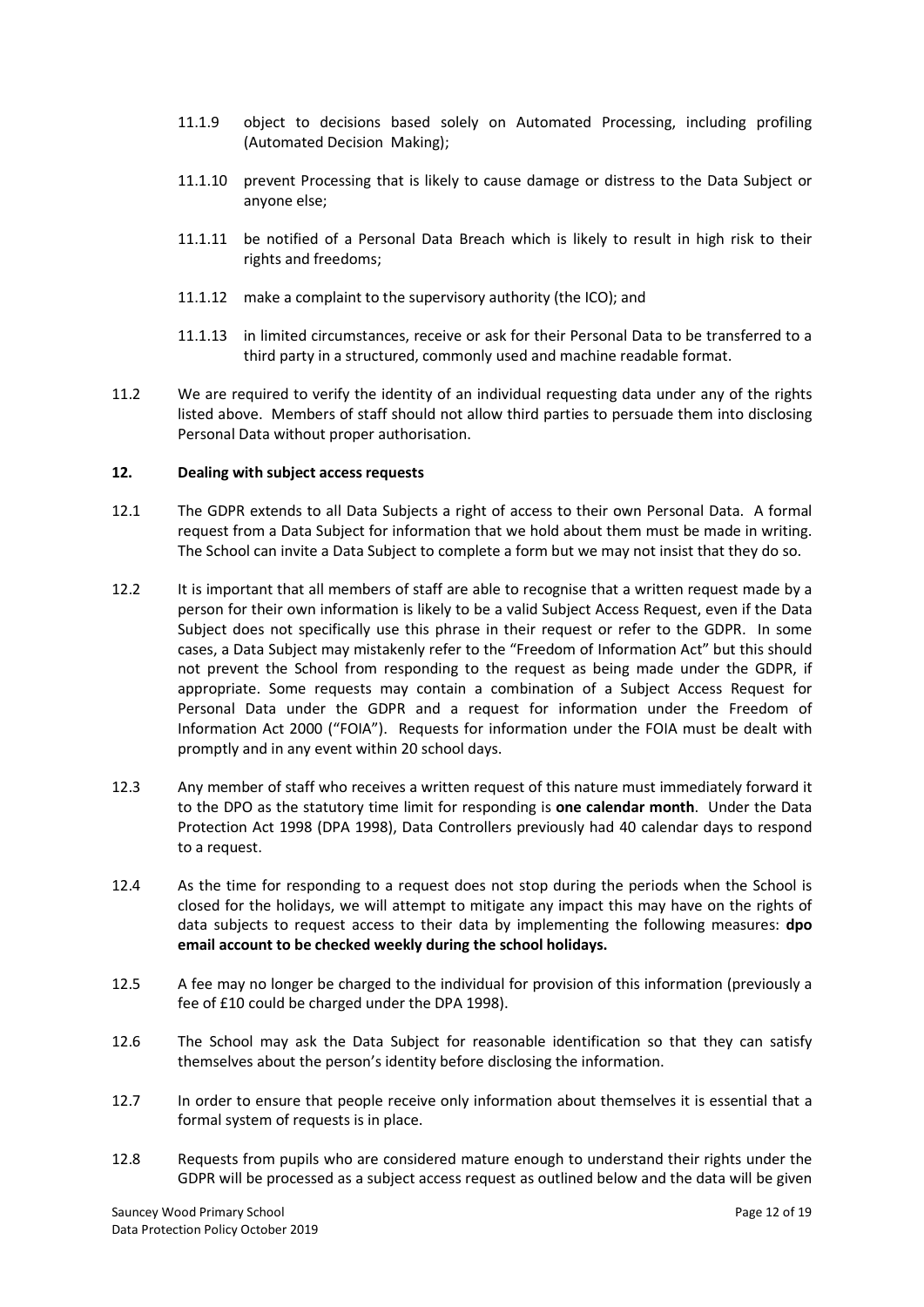directly to the pupil (subject to any exemptions that apply under the GDPR or other legislation). As the age when a young person is deemed to be able to give Consent for online services is 13, we will use this age as a guide for when pupils may be considered mature enough to exercise their own subject access rights. In every case it will be for the School, as Data Controller, to assess whether the child is capable of understanding their rights under the GDPR and the implications of their actions, and so decide whether the Parent needs to make the request on the child's behalf. A Parent would normally be expected to make a request on a child's behalf if the child is younger than 13 years of age.

- 12.9 Requests from pupils who do not appear to understand the nature of the request will be referred to their Parents or carers.
- 12.10 It should be noted that the Education (Pupil Information) (England) Regulations 2005 (the "Regulations") applies to maintained schools so the rights available to parents in those Regulations to access their child's educational records apply to the School. This means that following receipt of a request from a parent for a copy of their child's educational records, the School must provide a copy within 15 school days, subject to any exemptions or court orders which may apply. The School may charge a fee for providing a copy of the educational record, depending on the number of pages as set out in the Regulations. This is a separate statutory right that parents of children who attend maintained schools have so such requests should not be treated as a subject access request.
- 12.11 Following receipt of a subject access request, and provided that there is sufficient information to process the request, an entry should be made in the School's Subject Access log book, showing the date of receipt, the Data Subject's name, the name and address of requester (if different), the type of data required (e.g. Student Record, Personnel Record), and the planned date for supplying the information (not more than one calendar month from the request date). Should more information be required to establish either the identity of the Data Subject (or agent) or the type of data requested, the date of entry in the log will be date on which sufficient information has been provided.
- 12.12 Where requests are "manifestly unfounded or excessive", in particular because they are repetitive, the School can:
	- 12.12.1 charge a reasonable fee taking into account the administrative costs of providing the information; or
	- 12.12.2 refuse to respond.
- 12.13 Where we refuse to respond to a request, the response must explain why to the individual, informing them of their right to complain to the supervisory authority and to a judicial remedy without undue delay and at the latest within one month. Members of staff should refer to any guidance issued by the ICO on Subject Access Requests and consult the DPO before refusing a request.
- 12.14 Certain information may be exempt from disclosure so members of staff will need to consider what exemptions (if any) apply and decide whether you can rely on them. For example, information about third parties may be exempt from disclosure. In practice, this means that you may be entitled to withhold some documents entirely or you may need to redact parts of them. Care should be taken to ensure that documents are redacted properly. Please seek further advice or support from the DPO if you are unsure which exemptions apply.
- 12.15 In the context of a School a subject access request is normally part of a broader complaint or concern from a Parent or may be connected to a disciplinary or grievance for an employee. Members of staff should therefore ensure that the broader context is taken into account when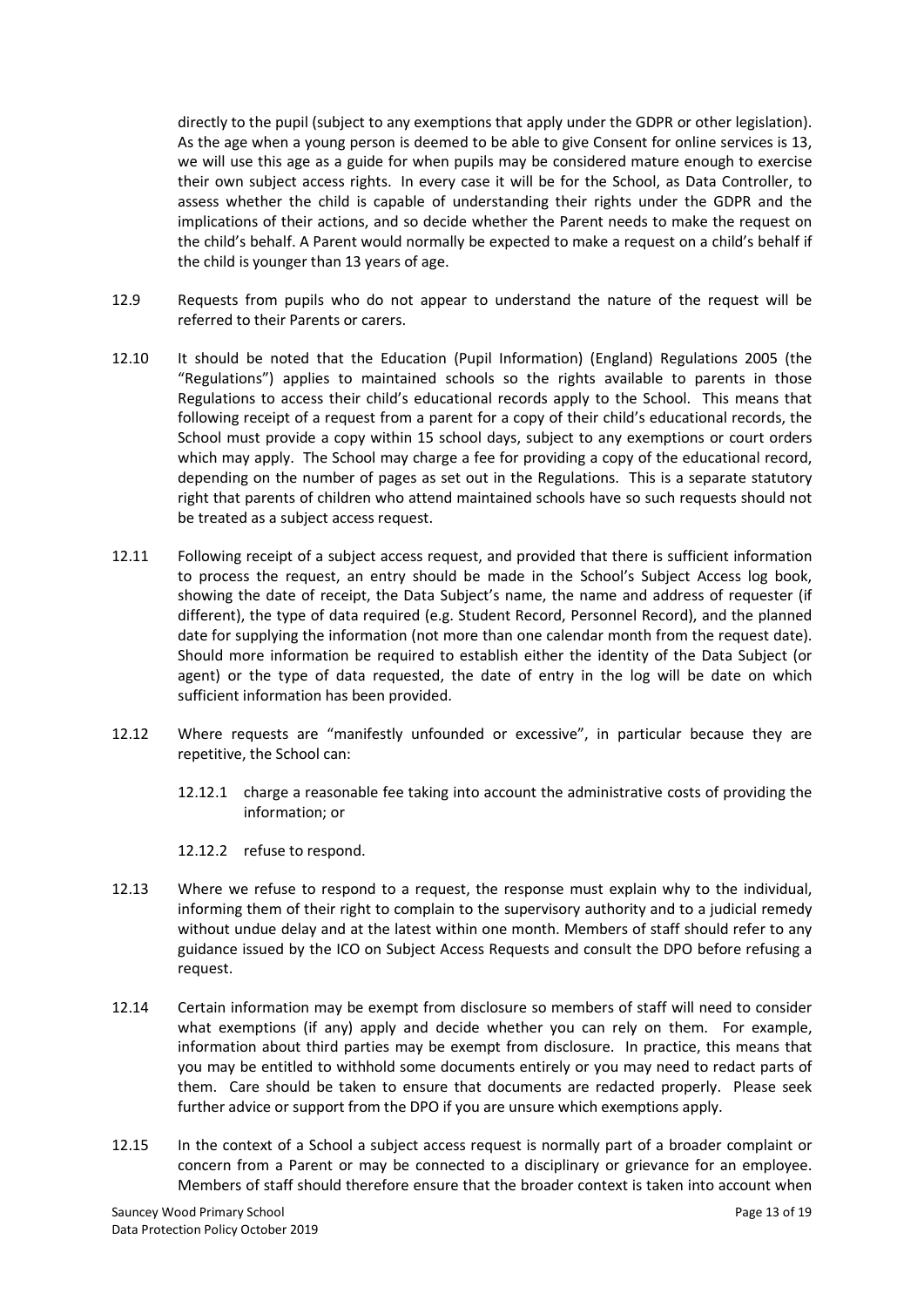responding to a request and seek advice if required on managing the broader issue and the response to the request.

# 13. Providing information over the telephone

- 13.1 Any member of staff dealing with telephone enquiries should be careful about disclosing any Personal Data held by the School whilst also applying common sense to the particular circumstances. In particular they should:
	- 13.1.1 Check the caller's identity to make sure that information is only given to a person who is entitled to it.
	- 13.1.2 Suggest that the caller put their request in writing if they are not sure about the caller's identity and where their identity cannot be checked.
	- 13.1.3 Refer to their line manager or the DPO for assistance in difficult situations. No-one should feel pressurised into disclosing personal information.

# 14. Authorised disclosures

- 14.1 The School will only disclose data about individuals if one of the lawful bases apply.
- 14.2 Only authorised and trained staff are allowed to make external disclosures of Personal Data. The School will regularly share Personal Data with third parties where it is lawful and appropriate to do so including, but not limited to, the following:
	- 14.2.1 Local Authorities
	- 14.2.2 the Department for Education
	- 14.2.3 the Disclosure and Barring Service
	- 14.2.4 the Teaching Regulation Agency
	- 14.2.5 the Teachers' Pension Service
	- 14.2.6 HCC and HfL our HR provider
	- 14.2.7 SERCO our external payroll provider
	- 14.2.8 Our external IT Provider
	- 14.2.9 HMRC
	- 14.2.10 the Police or other law enforcement agencies
	- 14.2.11 [our legal advisors and other consultants]
	- 14.2.12 [insurance providers]
	- 14.2.13 occupational health advisors
	- 14.2.14 exam boards including Standards Testing Agency (STA);
	- 14.2.15 the Joint Council for Qualifications;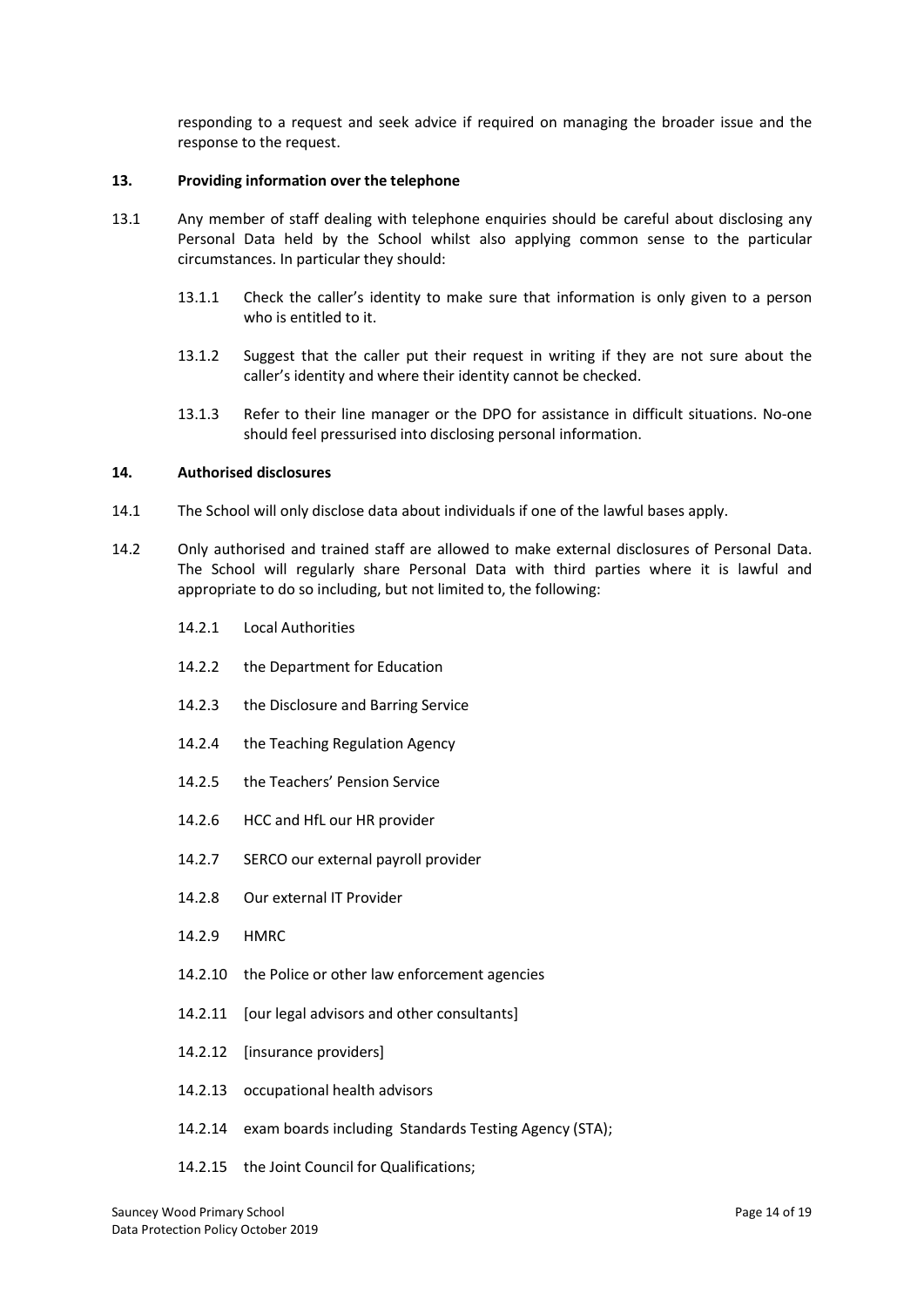- 14.2.16 NHS health professionals including educational psychologists and school nurses;
- 14.2.17 Education Welfare Officers;
- 14.2.18 Courts, if ordered to do so;
- 14.2.19 Prevent teams in accordance with the Prevent Duty on schools;
- 14.2.20 other schools, for example, if we are negotiating a managed move and we have Consent to share information in these circumstances;
- 14.2.21 confidential waste collection companies;
- 14.3 Some of the organisations we share Personal Data with may also be Data Controllers in their own right in which case we will be jointly controllers of Personal Data and may be jointly liable in the event of any data breaches.
- 14.4 Data Sharing Agreements should be completed when setting up 'on-going' or 'routine' information sharing arrangements with third parties who are Data Controllers in their own right. However, they are not needed when information is shared in one-off circumstances but a record of the decision and the reasons for sharing information should be kept.
- 14.5 All Data Sharing Agreements must be signed off by the Data Protection Officer who will keep a register of all Data Sharing Agreements.
- 14.6 The GDPR requires Data Controllers to have a written contract in place with Data Processors which must include specific clauses relating to the way in which the data is Processed ("GDPR clauses"). A summary of the GDPR requirements for contracts with Data Processors is set out in Appendix 1. It will be the responsibility of the School to ensure that the GDPR clauses have been added to the contract with the Data Processor. Personal data may only be transferred to a third-party Data Processor if they agree to put in place adequate technical, organisational and security measures themselves.
- 14.7 In some cases Data Processors may attempt to include additional wording when negotiating contracts which attempts to allocate some of the risk relating to compliance with the GDPR, including responsibility for any Personal Data Breaches, onto the School. In these circumstances, the member of staff dealing with the contract should contact the DPO for further advice before agreeing to include such wording in the contract.

# 15. Reporting a Personal Data Breach

- 15.1 The GDPR requires Data Controllers to notify any Personal Data Breach to the ICO and, in certain instances, the Data Subject.
- 15.2 A notifiable Personal Data Breach must be reported to the ICO without undue delay and where feasible within 72 hours, unless the data breach is unlikely to result in a risk to the individuals.
- 15.3 If the breach is likely to result in high risk to affected Data Subjects, the GDPR, requires organisations to inform them without undue delay.
- 15.4 It is the responsibility of the DPO, or the nominated deputy, to decide whether to report a Personal Data Breach to the ICO.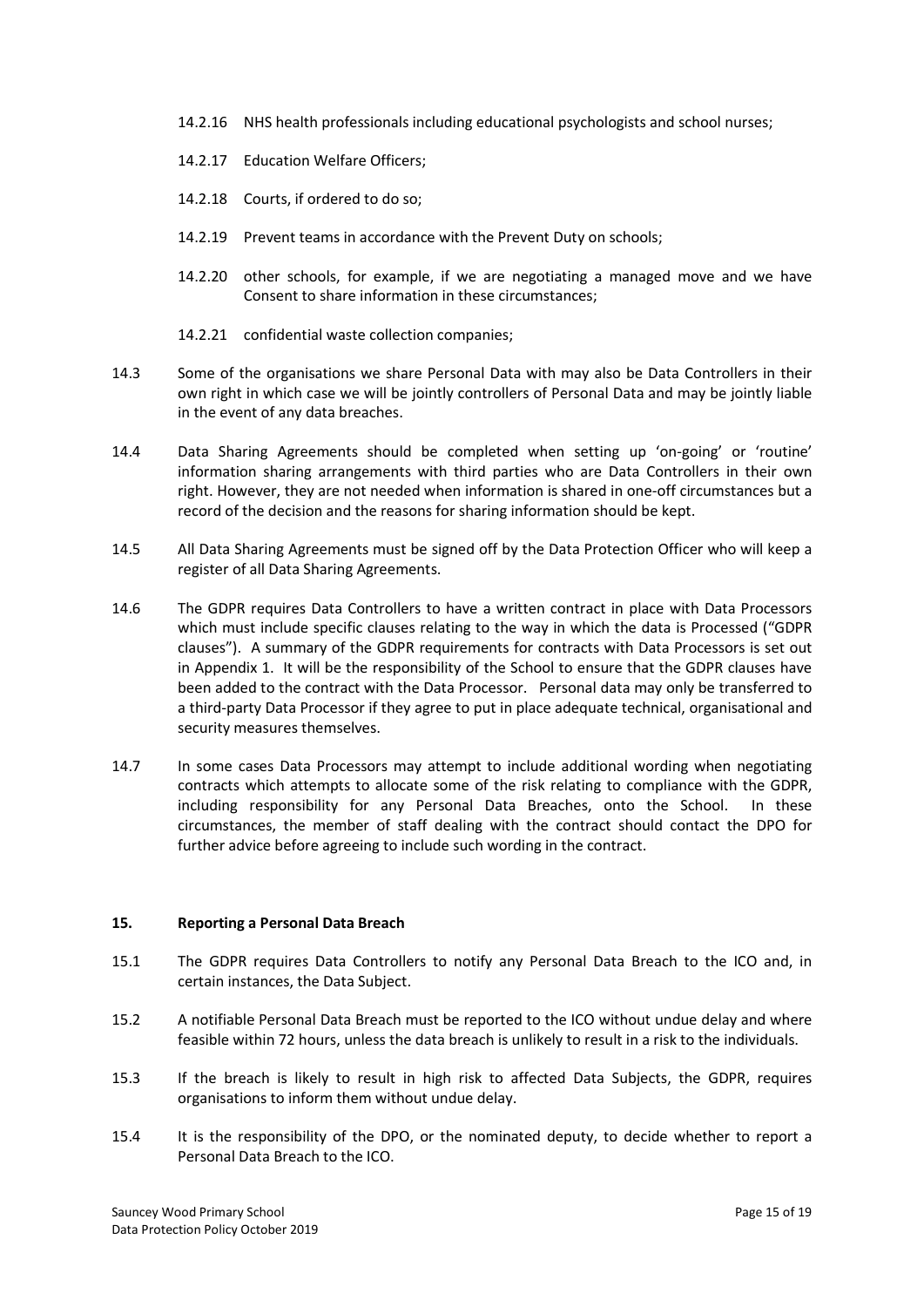- 15.5 We have put in place procedures to deal with any suspected Personal Data Breach and will notify Data Subjects or any applicable regulator where we are legally required to do so.
- 15.6 As the School is closed or has limited staff available during school holidays, there will be times when our ability to respond to a Personal Data Breach promptly and within the relevant timescales will be affected. We will consider any proportionate measures that we can implement to mitigate the impact this may have on Data Subjects when we develop our Data Breach Response Plan.
- 15.7 If a member of staff or governor knows or suspects that a Personal Data Breach has occurred, our Data Breach Response Plan must be followed. In particular, the DPO or such other person identified in our Security Incident Response Plan must be notified immediately. You should preserve all evidence relating to the potential Personal Data Breach.

#### 16. Accountability

- 16.1 The School must implement appropriate technical and organisational measures in an effective manner, to ensure compliance with data protection principles. The School is responsible for, and must be able to demonstrate, compliance with the data protection principles.
- 16.2 The School must have adequate resources and controls in place to ensure and to document GDPR compliance including:
	- 16.2.1 appointing a suitably qualified DPO (where necessary) and an executive team accountable for data privacy;
	- 16.2.2 implementing Privacy by Design when Processing Personal Data and completing Data Protection Impact Assessments (DPIAs) where Processing presents a high risk to rights and freedoms of Data Subjects;
	- 16.2.3 integrating data protection into internal documents including this Data Protection Policy, related policies and Privacy Notices;
	- 16.2.4 regularly training employees and governors on the GDPR, this Data Protection Policy, related policies and data protection matters including, for example, Data Subject's rights, Consent, legal bases, DPIA and Personal Data Breaches. The School must maintain a record of training attendance by School personnel (this takes place in regular staff meetings); and
	- 16.2.5 regularly testing the privacy measures implemented and conducting periodic reviews and audits to assess compliance, including using results of testing to demonstrate compliance improvement effort. This is undertaken using an annual checklist.

#### 17. Record keeping

- 17.1 The GDPR requires us to keep full and accurate records of all our Data Processing activities.
- 17.2 We must keep and maintain accurate records reflecting our Processing including records of Data Subjects' Consents and procedures for obtaining Consents.
- 17.3 These records should include, at a minimum, the name and contact details of the Data Controller and the DPO, clear descriptions of the Personal Data types, Data Subject types, Processing activities, Processing purposes, third-party recipients of the Personal Data, Personal Data storage locations, Personal Data transfers, the Personal Data's retention period and a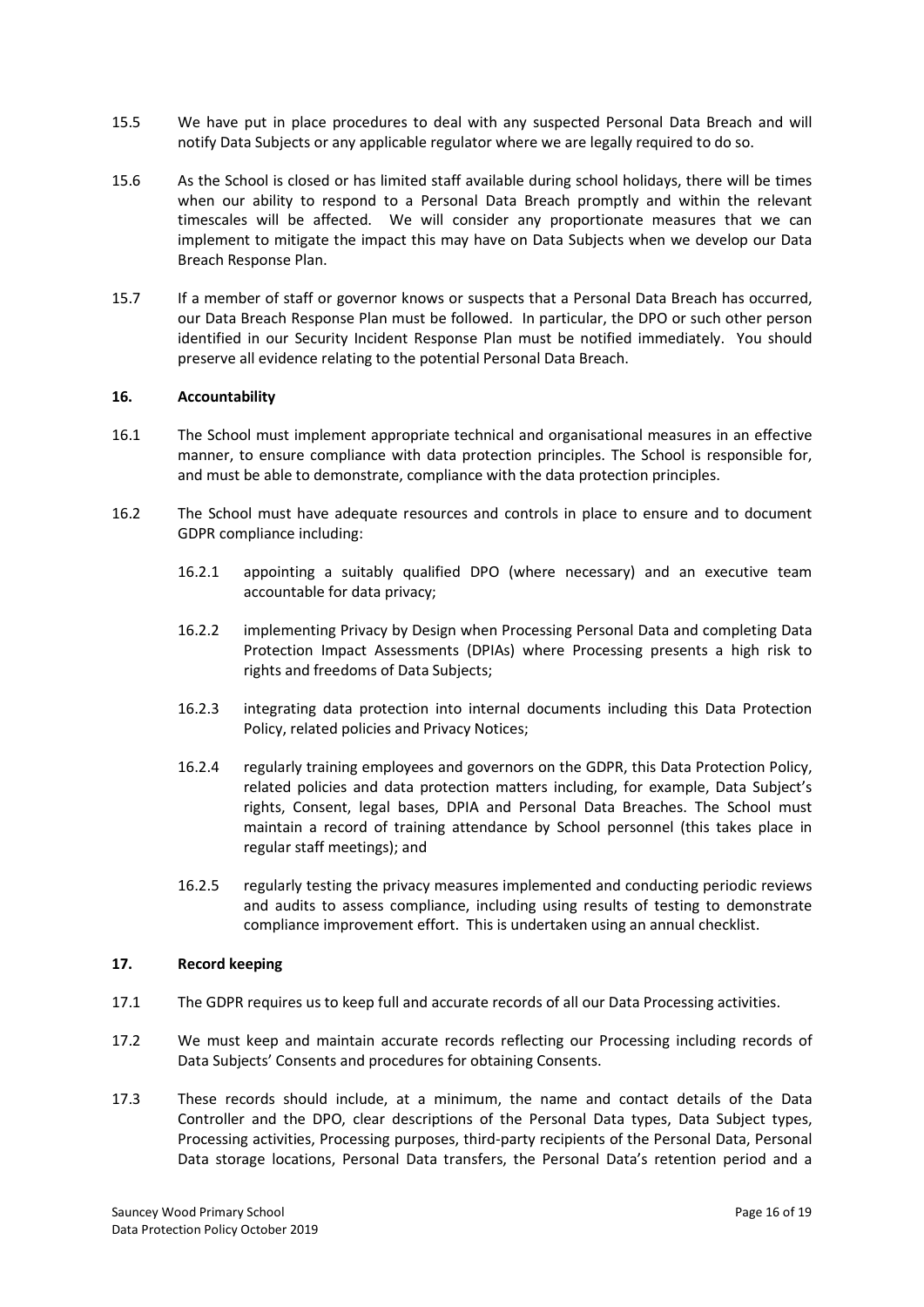description of the security measures in place. In order to create such records, data maps should be created which should include the detail set out above together with appropriate data flows.

## 18. Training and audit

- 18.1 We are required to ensure all School personnel have undergone adequate training to enable us to comply with data privacy laws. We must also regularly test our systems and processes to assess compliance.
- 18.2 Members of staff must attend all mandatory data privacy related training. This is delivered during a staff meeting.

# 19. Privacy By Design and Data Protection Impact Assessment (DPIA)

- 19.1 We are required to implement Privacy by Design measures when Processing Personal Data by implementing appropriate technical and organisational measures (like Pseudonymisation) in an effective manner, to ensure compliance with data privacy principles.
- 19.2 This means that we must assess what Privacy by Design measures can be implemented on all programs/systems/processes that Process Personal Data by taking into account the following:
	- 19.2.1 the state of the art;
	- 19.2.2 the cost of implementation;
	- 19.2.3 the nature, scope, context and purposes of Processing; and
	- 19.2.4 the risks of varying likelihood and severity for rights and freedoms of Data Subjects posed by the Processing.
- 19.3 We are also required to conduct DPIAs in respect to high risk Processing.
	- 19.3.1 The School should conduct a DPIA and discuss the findings with the DPO when implementing major system or business change programs involving the Processing of Personal Data including:
		- 19.3.1.1 use of new technologies (programs, systems or processes), or changing technologies (programs, systems or processes);
		- 19.3.1.2 Automated Processing including profiling and ADM;
		- 19.3.1.3 large scale Processing of Sensitive Data; and
		- 19.3.1.4 large scale, systematic monitoring of a publicly accessible area.
- 19.4 We will also undertake a DPIA as a matter of good practice to help us to assess and mitigate the risks to pupils. If our processing is likely to result in a high risk to the rights and freedom of children then a DPIA should be undertaken.
- 19.5 A DPIA must include:
	- 19.5.1 a description of the Processing, its purposes and the School's legitimate interests if appropriate;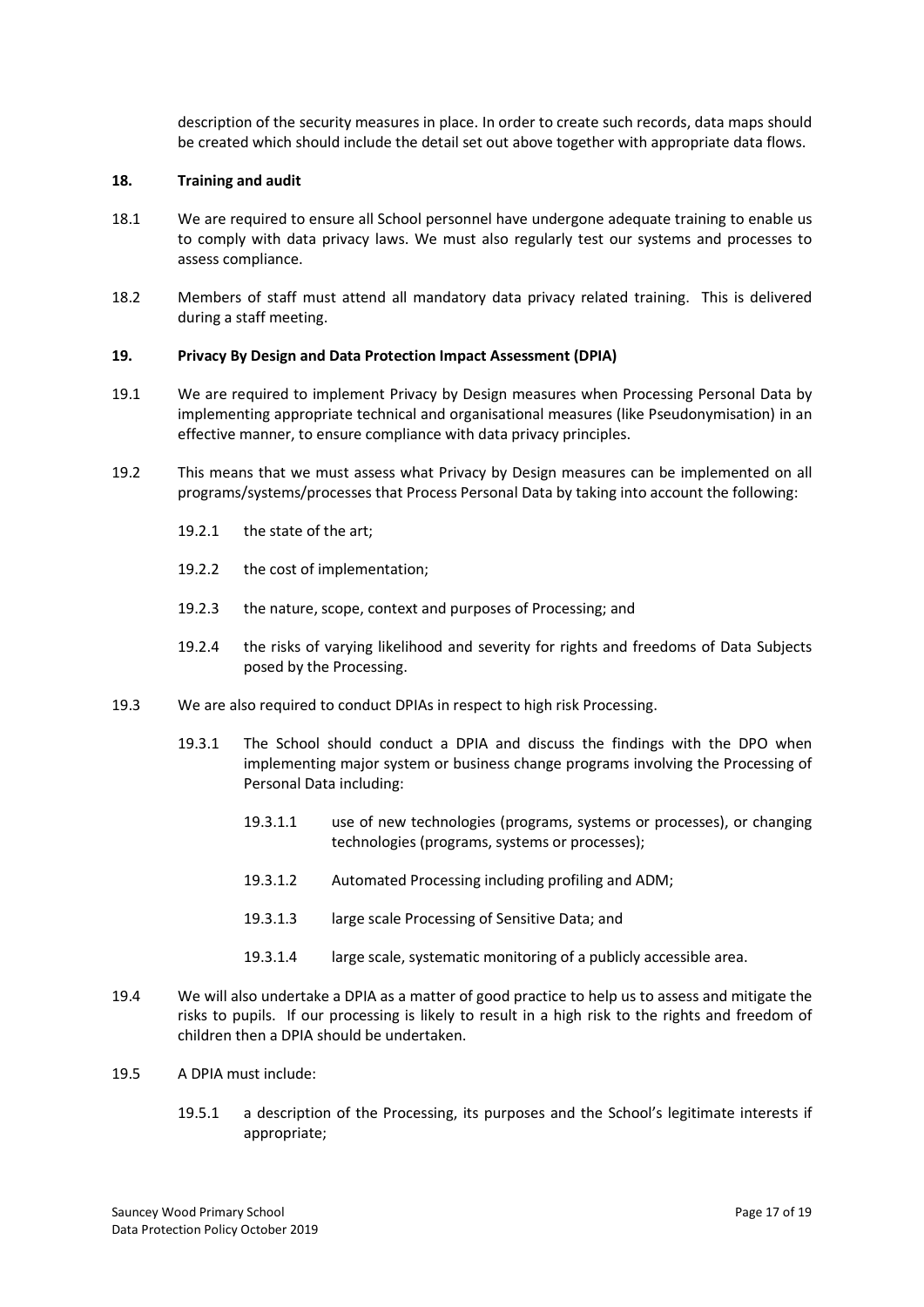- 19.5.2 an assessment of the necessity and proportionality of the Processing in relation to its purpose;
- 19.5.3 an assessment of the risk to individuals; and
- 19.5.4 the risk mitigation measures in place and demonstration of compliance.

### 20. Policy Review

- 20.1 It is the responsibility of the Governing Body to facilitate the review of this policy on a regular basis. Recommendations for any amendments should be reported to the DPO.
- 20.2 We will continue to review the effectiveness of this policy to ensure it is achieving its stated objectives.

#### 21. Enquiries

- 21.1 Further information about the School's Data Protection Policy is available from the DPO.
- 21.2 General information about the Act can be obtained from the Information Commissioner's Office: www.ico.gov.uk

# Document Control<sup>2</sup>

| Date modified             | Description of modification                                                           | Modified by   |
|---------------------------|---------------------------------------------------------------------------------------|---------------|
| 14 <sup>th</sup> May 2018 | Template taken from HfL and edited to<br>meet needs of Sauncey Wood Primary<br>school | Steve Lloyd   |
| October 2019              | Checks made with DPO that relevant<br>procedures are in place                         | Bridgett Pymm |

<sup>&</sup>lt;sup>2</sup>This policy should be reviewed by the School periodically and at least every 2 years. It is important to ensure that the DPO is aware of his or her obligations under this policy and that they receive the training and other support they need in order to fulfil this role.